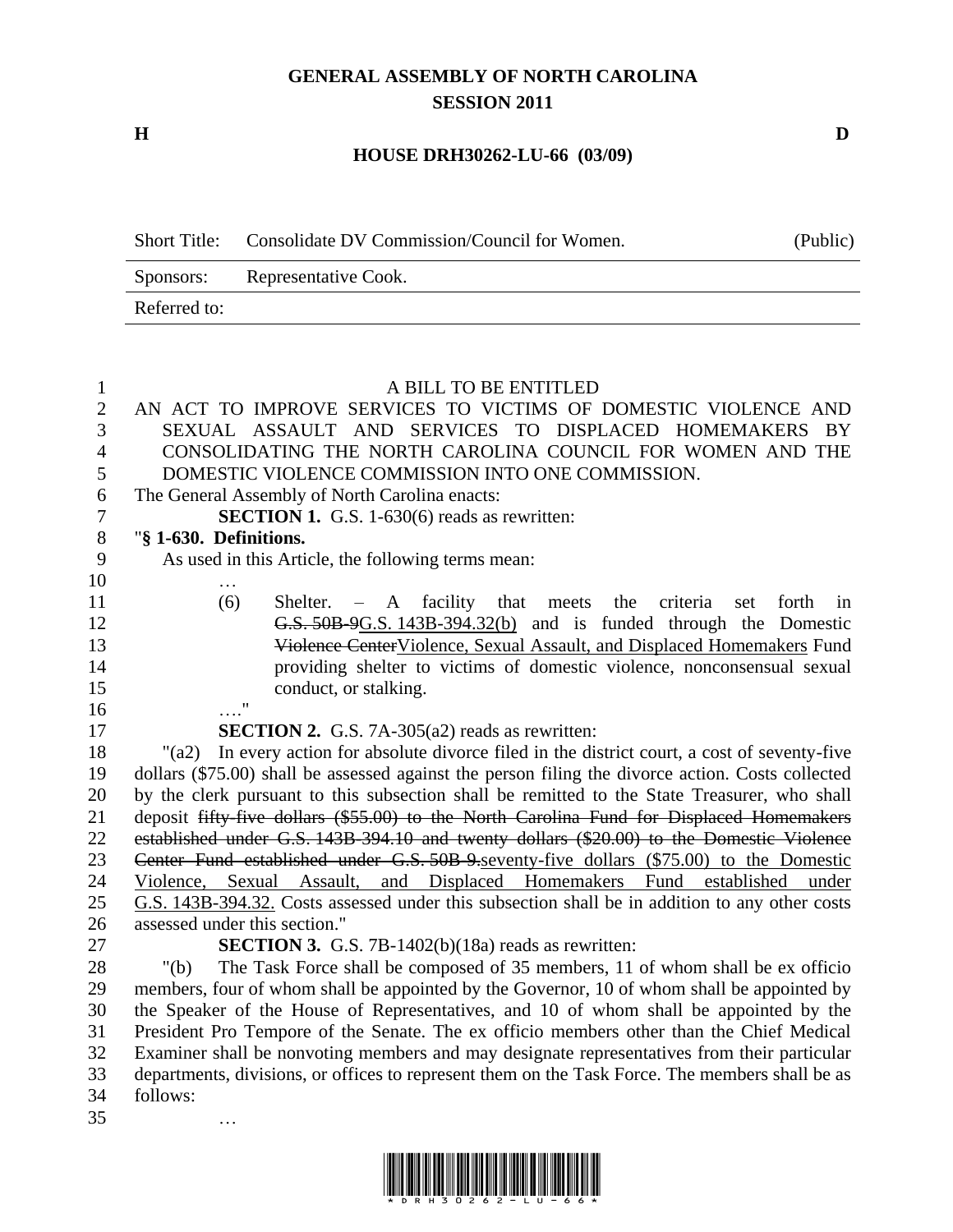|                     |                            | <b>General Assembly of North Carolina</b>                                                                                                                | <b>Session 2011</b>                |
|---------------------|----------------------------|----------------------------------------------------------------------------------------------------------------------------------------------------------|------------------------------------|
|                     | (18a)                      | A representative from the North Carolina Domestic Violence Commission,                                                                                   |                                    |
|                     |                            | Commission on Domestic Violence, Sexual Assault, and Displaced                                                                                           |                                    |
|                     |                            | Homemakers, appointed by the Speaker of the House of Representatives                                                                                     |                                    |
|                     |                            | upon recommendation of the Director-chair of the Commission;                                                                                             |                                    |
|                     | $\ldots$ "                 | <b>SECTION 4.</b> G.S. $15A-1343(b)(12)$ reads as rewritten:                                                                                             |                                    |
| " $(b)$             |                            | Regular Conditions. - As regular conditions of probation, a defendant must:                                                                              |                                    |
|                     |                            |                                                                                                                                                          |                                    |
|                     | (12)                       | Attend and complete an abuser treatment program if (i) the court finds the<br>defendant is responsible for acts of domestic violence and (ii) there is a |                                    |
|                     |                            | program, approved by the Domestic Violence Commission, Commission on                                                                                     |                                    |
|                     |                            |                                                                                                                                                          |                                    |
|                     |                            | Domestic Violence, Sexual Assault, and Displaced Homemakers, reasonably                                                                                  |                                    |
|                     |                            | available to the defendant, unless the court finds that such would not be in                                                                             |                                    |
|                     | 11                         | the best interests of justice.                                                                                                                           |                                    |
|                     |                            | <b>SECTION 5.</b> G.S. $42-45.1(a)$ reads as rewritten:                                                                                                  |                                    |
| "(a)                |                            | Any protected tenant may terminate his or her rental agreement for a dwelling unit                                                                       |                                    |
|                     |                            | by providing the landlord with a written notice of termination to be effective on a date stated in                                                       |                                    |
|                     |                            | the notice that is at least 30 days after the landlord's receipt of the notice. The notice to the                                                        |                                    |
|                     |                            | landlord shall be accompanied by either: (i) a copy of a valid order of protection issued by a                                                           |                                    |
|                     |                            | court pursuant to Chapter 50B or 50C of the General Statutes, other than an ex parte order, (ii)                                                         |                                    |
|                     |                            | a criminal order that restrains a person from contact with a protected tenant, or (iii) a valid                                                          |                                    |
|                     |                            | Address Confidentiality Program card issued pursuant to G.S. 15C-4 to the victim or a minor                                                              |                                    |
|                     |                            | member of the tenant's household. A victim of domestic violence or sexual assault must submit                                                            |                                    |
|                     |                            | a copy of a safety plan with the notice to terminate. The safety plan, dated during the term of                                                          |                                    |
|                     |                            | the tenancy to be terminated, must be provided by a domestic violence or sexual assault                                                                  |                                    |
| program             | which                      | complies<br>with<br>substantially<br>the                                                                                                                 | requirements<br>forth<br>set<br>in |
|                     |                            | G.S. 50B 9G.S. 143B-394.32(b) and must recommend relocation of the protected tenant."                                                                    |                                    |
|                     |                            | <b>SECTION 6.</b> G.S. 50B-3(a)(12) reads as rewritten:                                                                                                  |                                    |
| "(a)                |                            | If the court, including magistrates as authorized under G.S. 50B-2(c1), finds that an                                                                    |                                    |
|                     |                            | act of domestic violence has occurred, the court shall grant a protective order restraining the                                                          |                                    |
|                     |                            | defendant from further acts of domestic violence. A protective order may include any of the                                                              |                                    |
|                     | following types of relief: |                                                                                                                                                          |                                    |
|                     |                            |                                                                                                                                                          |                                    |
|                     | (12)                       | Order any party the court finds is responsible for acts of domestic violence                                                                             |                                    |
|                     |                            | to attend and complete an abuser treatment program if the program is                                                                                     |                                    |
|                     |                            | approved by the Domestic Violence Commission. Commission on Domestic                                                                                     |                                    |
|                     |                            | Violence, Sexual Assault, and Displaced Homemakers.                                                                                                      |                                    |
|                     | $\pmb{\mathsf{H}}$         |                                                                                                                                                          |                                    |
|                     |                            | <b>SECTION 7.</b> G.S. 50B-9 is repealed.                                                                                                                |                                    |
|                     |                            | <b>SECTION 8.</b> G.S. 114-2.7 reads as rewritten:                                                                                                       |                                    |
| $\sqrt{8}$ 114-2.7. |                            | Reporting system and database on certain domestic-violence-related                                                                                       |                                    |
|                     |                            | homicides; reports by law enforcement agencies required; annual report to the                                                                            |                                    |
|                     |                            | <b>General Assembly.</b>                                                                                                                                 |                                    |
|                     |                            | The Attorney General's Office, in consultation with the North Carolina Council for                                                                       |                                    |
|                     |                            | Women/Domestic Violence Commission, Commission on Domestic Violence, Sexual Assault,                                                                     |                                    |
|                     |                            | and Displaced Homemakers, the North Carolina Sheriffs' Association, and the North Carolina                                                               |                                    |
|                     |                            | Association of Chiefs of Police, shall develop a reporting system and database that reflects the                                                         |                                    |
|                     |                            | number of homicides in the State where the offender and the victim had a personal relationship,                                                          |                                    |
|                     |                            | as defined by G.S. 50B-1(b). The information in the database shall also include the type of                                                              |                                    |
|                     |                            | personal relationship that existed between the offender and the victim, whether the victim had                                                           |                                    |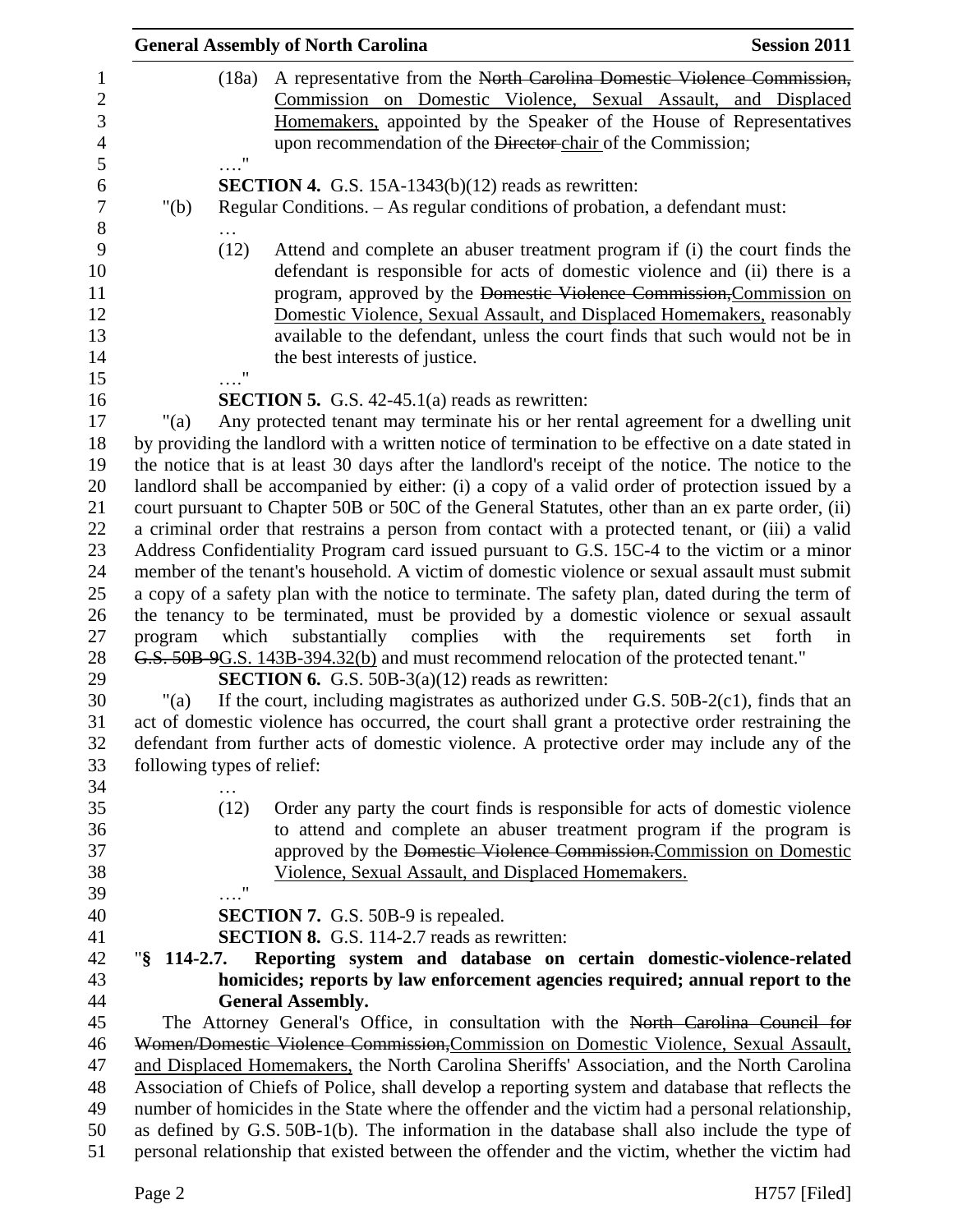## **General Assembly of North Carolina Session 2011**

 obtained an order pursuant to G.S. 50B-3, and whether there was a pending charge for which the offender was on pretrial release pursuant to G.S. 15A-534.1. All State and local law enforcement agencies shall report information to the Attorney General's Office upon making a determination that a homicide meets the reporting system's criteria. The report shall be made in the format adopted by the Attorney General's Office. The Attorney General's Office shall report to the Joint Legislative Committee on Domestic Violence, no later than February 1 of each year, with the data collected for the previous calendar year." **SECTION 9.** G.S. 120-123(31) reads as rewritten: "**§ 120-123. Service by members of the General Assembly on certain boards and commissions.** No member of the General Assembly may serve on any of the following boards or commissions: … (31) The North Carolina Council for Women, as established by G.S. 143B-393. …." **SECTION 10.** G.S. 120-266(a)(1) reads as rewritten: "(a) The Joint Legislative Committee on Domestic Violence shall examine, on a continuing basis, domestic violence issues in North Carolina in order to make ongoing recommendations to the General Assembly on ways to reduce incidences of domestic violence and to provide additional assistance to victims of domestic violence. In this examination, the Committee shall: (1) Study the budget, programs, and policies of the Domestic Violence Commission on Domestic Violence, Sexual Assault, and Displaced Homemakers to determine ways in which the General Assembly may improve the effectiveness of the Commission; …." **SECTION 11.** G.S. 143B-262(e) reads as rewritten: "(e) The Department, in consultation with the Domestic Violence Commission,Commission on Domestic Violence, Sexual Assault, and Displaced Homemakers, and in accordance with established best practices, shall establish a domestic violence treatment program for offenders sentenced to a term of imprisonment in the custody of the Department and whose official record includes a finding by the court that the offender committed acts of domestic violence. The Department shall ensure that inmates, whose record includes a finding by the court that the offender committed acts of domestic violence, complete a domestic violence treatment program prior to the completion of the period of incarceration, unless other requirements, deemed critical by the Department, prevent program completion. In the event an inmate does not complete the program during the period of incarceration, the Department shall document, in the inmate's official record, specific reasons why that particular inmate did not or was not able to complete the program." **SECTION 12.** Parts 10, 10A, 10C, and 10D of Article 9 of Chapter 143B of the General Statutes are repealed. **SECTION 13.** G.S. 143B-394.4 reads as rewritten: "**§ 143B-394.4. Definitions.** As used in this Part, unless the context otherwise requires: … (2) "Council" means the North Carolina Council for Women.'Commission' means the Commission on Domestic Violence, Sexual Assault, and Displaced Homemakers. …." **SECTION 14.** G.S. 143B-394.10 is repealed.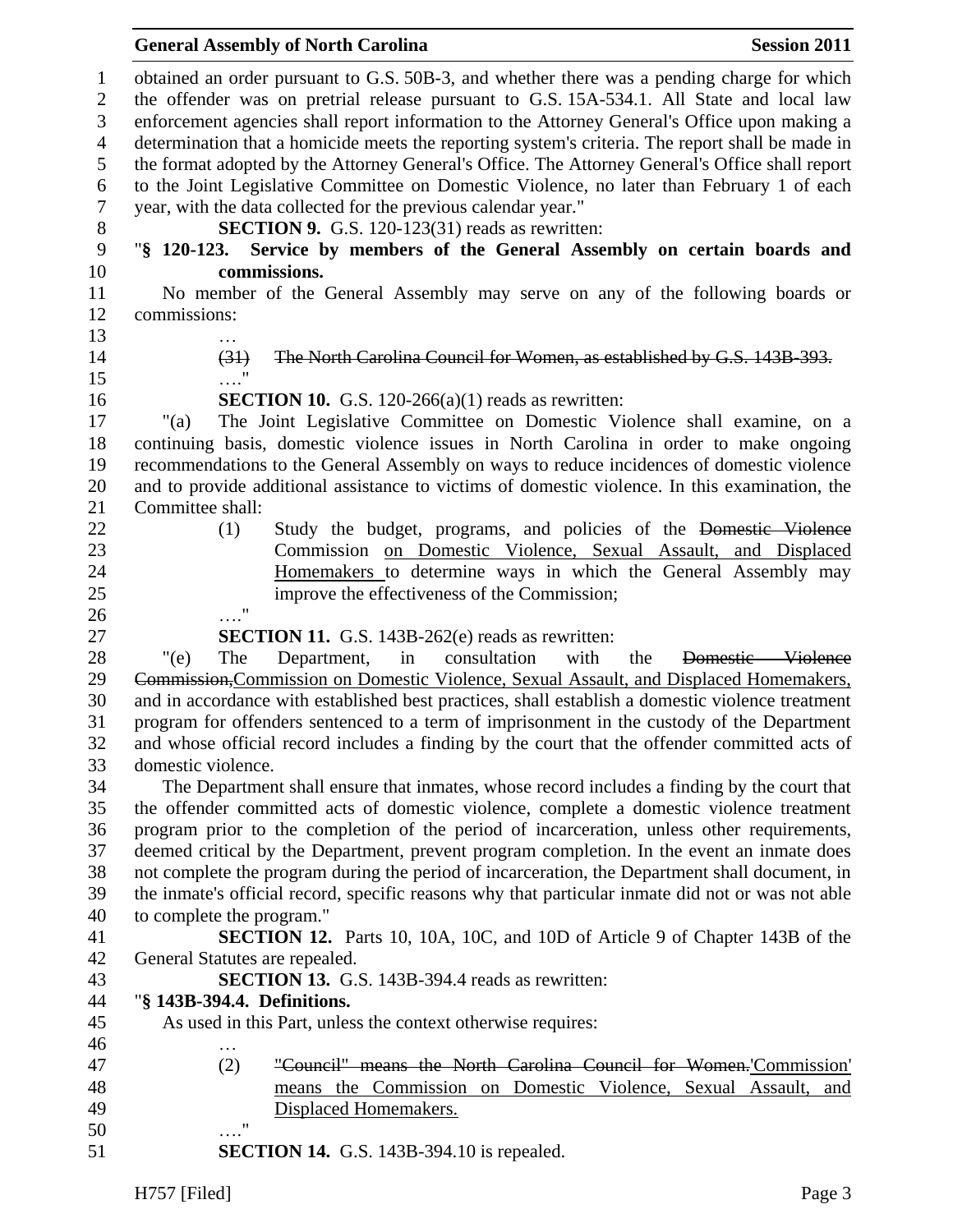|                |                            | <b>General Assembly of North Carolina</b>                                                                                                                                              | <b>Session 2011</b> |
|----------------|----------------------------|----------------------------------------------------------------------------------------------------------------------------------------------------------------------------------------|---------------------|
| $\mathbf{1}$   |                            | <b>SECTION 15.</b> Article 9 of Chapter 143B of the General Statutes is amended by                                                                                                     |                     |
| $\overline{2}$ | adding a new Part to read: |                                                                                                                                                                                        |                     |
| 3              |                            | "Part 10E. The Commission on Domestic Violence, Sexual Assault, and Displaced                                                                                                          |                     |
| $\overline{4}$ |                            | Homemakers.                                                                                                                                                                            |                     |
| 5              |                            | "§ 143B-394.30. Commission created; purpose; membership; transaction of business.                                                                                                      |                     |
| 6              | (a)                        | Creation. – There is hereby created the Commission on Domestic Violence, Sexual                                                                                                        |                     |
| 7              |                            | Assault, and Displaced Homemakers (Commission). The Commission shall be located within                                                                                                 |                     |
| 8              |                            | the Department of Administration for organizational, budgetary, and administrative purposes.                                                                                           |                     |
| 9              | (b)                        | <u>Purpose. – The purpose of the Commission is to (i) assess statewide needs related to</u>                                                                                            |                     |
| 10             |                            | domestic violence, sexual assault and rape crisis, and displaced homemakers, (ii) assure that                                                                                          |                     |
| 11             |                            | necessary services, policies, and programs are provided to those in need, (iii) strengthen the                                                                                         |                     |
| 12             |                            | existing domestic violence, sexual assault and rape crisis, and displaced homemaker programs                                                                                           |                     |
| 13             | established and            | funded through the Domestic Violence, Sexual Assault, Displaced                                                                                                                        |                     |
| 14             |                            | Homemakers Fund under G.S. 143B-394.32, and (iv) recommend new programs.                                                                                                               |                     |
| 15             | (c)                        | Membership. – The Commission shall consist of 12 members, who reflect the                                                                                                              |                     |
| 16             |                            | geographic and cultural regions of the State, as follows:                                                                                                                              |                     |
| 17             | (1)                        | Four persons appointed by the Governor, one of whom is a clerk of superior                                                                                                             |                     |
| 18             |                            | court; one of whom is a member of the medical community; one of whom is                                                                                                                |                     |
| 19             |                            | a former victim of domestic violence or sexual assault or a former displaced                                                                                                           |                     |
| 20             |                            | homemaker; and one of whom is a member of the public at large.                                                                                                                         |                     |
| 21             | (2)                        | Four persons appointed by the General Assembly, upon recommendation of                                                                                                                 |                     |
| 22             |                            | the President Pro Tempore of the Senate, one of whom is a member of the                                                                                                                |                     |
| 23             |                            | Senate; one of whom is a district attorney or assistant district attorney; one                                                                                                         |                     |
| 24             |                            | of whom is a member of the business community; one of whom is a                                                                                                                        |                     |
| 25             |                            | representative of the law enforcement community with specialized                                                                                                                       |                     |
| 26             |                            | knowledge of domestic violence and sexual assault issues.                                                                                                                              |                     |
| 27             | (3)                        | Four persons appointed by the General Assembly, upon recommendation of                                                                                                                 |                     |
| 28             |                            | the Speaker of the House of Representatives, one of whom is a member of                                                                                                                |                     |
| 29             |                            | the House of Representatives; one of whom is a county manager; one of                                                                                                                  |                     |
| 30             |                            | whom is a district court judge; and one of whom is a member of the North                                                                                                               |                     |
| 31<br>32       |                            | Carolina Bar Association who has studied domestic violence issues.                                                                                                                     |                     |
| 33             |                            | No officer, board member, or employee of any recipient of funds directly or indirectly from the<br>Domestic Violence, Sexual Assault, and Displaced Homemakers Fund shall serve on the |                     |
| 34             | Commission.                |                                                                                                                                                                                        |                     |
| 35             | (d)                        | Guests of Commission. – The Commission, the chair of the Commission, or the                                                                                                            |                     |
| 36             |                            | executive director may, for whatever purpose deemed appropriate, invite the participation of                                                                                           |                     |
| 37             |                            | any or all of the following to participate in any meeting of the Commission, provided the                                                                                              |                     |
| 38             |                            | participants shall have no vote in matters before the Commission and shall not be considered                                                                                           |                     |
| 39             |                            | members of the Commission for purposes of establishing a quorum or be reimbursed for travel                                                                                            |                     |
| 40             |                            | expenses from the Domestic Violence, Sexual Assault, and Displaced Homemakers Fund:                                                                                                    |                     |
| 41             | <u>(1)</u>                 | The Governor.                                                                                                                                                                          |                     |
| 42             | (2)                        | The Lieutenant Governor.                                                                                                                                                               |                     |
| 43             | (3)                        | The Attorney General.                                                                                                                                                                  |                     |
| 44             | (4)                        | The Secretary of the Department of Administration.                                                                                                                                     |                     |
| 45             | (5)                        | The Secretary of the Department of Crime Control and Public Safety.                                                                                                                    |                     |
| 46             | (6)                        | The Superintendent of Public Instruction.                                                                                                                                              |                     |
| 47             | (7)                        | The Secretary of the Department of Correction.                                                                                                                                         |                     |
| 48             | (8)                        | The Secretary of the Department of Health and Human Services.                                                                                                                          |                     |
| 49             | (9)                        | The Director of the Office of State Personnel.                                                                                                                                         |                     |
| 50             | (10)                       | The Dean of the School of Government at the University of North Carolina                                                                                                               |                     |
| 51             |                            | at Chapel Hill.                                                                                                                                                                        |                     |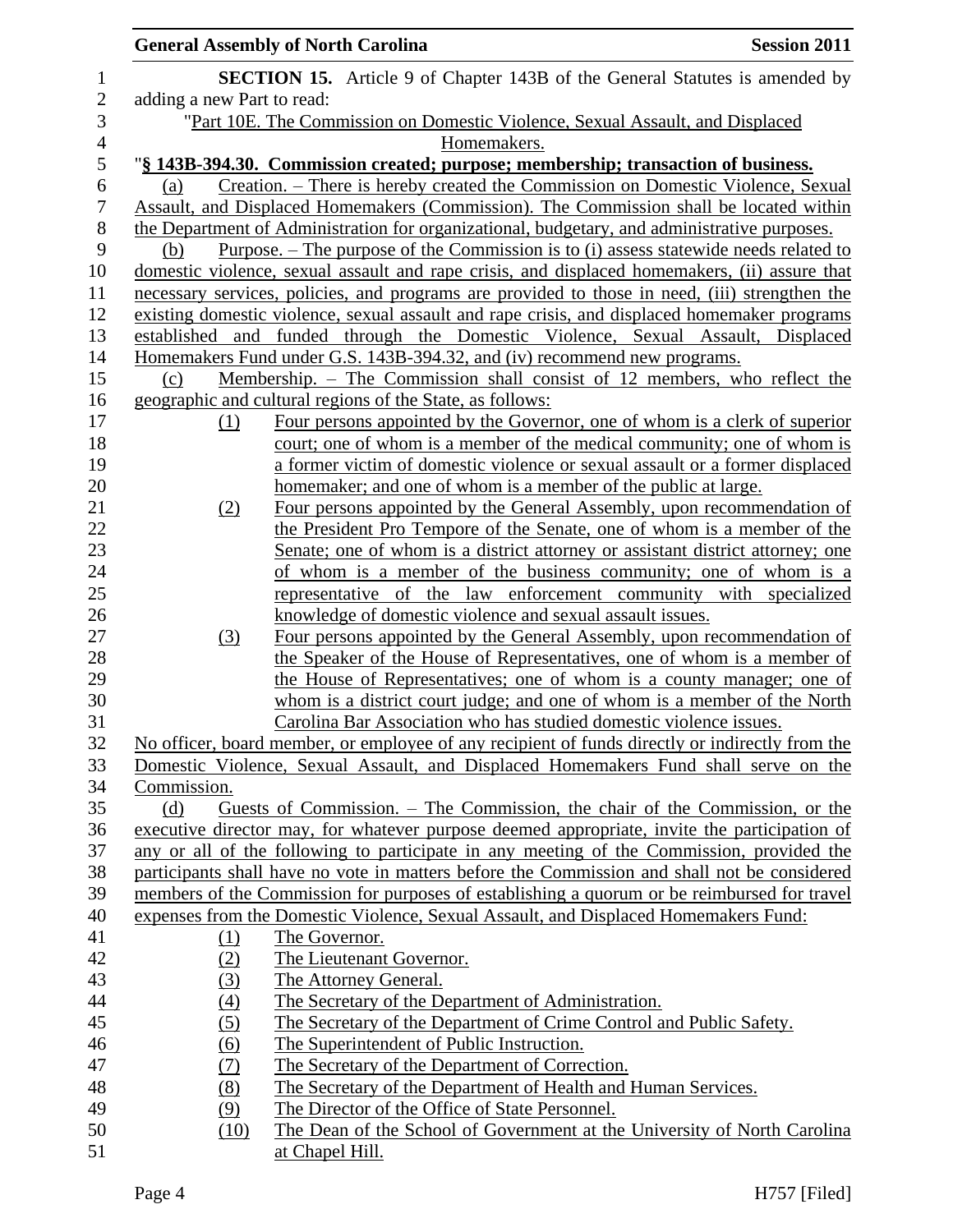|                 |                  | <b>General Assembly of North Carolina</b>                                                         | <b>Session 2011</b> |
|-----------------|------------------|---------------------------------------------------------------------------------------------------|---------------------|
|                 | (11)             | The Chairman of the Governor's Crime Commission.                                                  |                     |
| (e)             |                  | Terms. – Members shall serve for two-year staggered terms, with no prohibition                    |                     |
|                 |                  | against being reappointed, except initial appointments shall be for terms as follows:             |                     |
|                 | (1)              | The Governor shall initially appoint two members for terms of two years and                       |                     |
|                 |                  | two members for terms of three years.                                                             |                     |
|                 | (2)              | The President Pro Tempore of the Senate shall initially appoint two                               |                     |
|                 |                  | members for terms of two years and two members for terms of three years.                          |                     |
|                 | (3)              | The Speaker of the House of Representatives shall initially appoint two                           |                     |
|                 |                  | members for terms of two years and two members for terms of three years.                          |                     |
|                 |                  | Initial terms shall commence on September 1, 2011.                                                |                     |
| (f)             |                  | ${\rm Chair.}$ – The chair shall be appointed biennially by the Governor from among the           |                     |
|                 |                  | membership of the Commission. The initial term shall commence on September 1, 2011.               |                     |
| (g)             |                  | Vacancies. $-$ A vacancy on the Commission or as chair of the Commission resulting                |                     |
|                 |                  | from the resignation of a member or otherwise shall be filled in the same manner in which the     |                     |
|                 |                  | original appointment was made, and the term shall be for the balance of the unexpired term.       |                     |
| (h)             |                  | Compensation. – The Commission members shall receive no salary as a result of                     |                     |
|                 |                  | serving on the Commission but shall receive per diem, subsistence, and travel expenses in         |                     |
|                 |                  | accordance with the provisions of G.S. 120-3.1, 138-5, and 138-6, as applicable. When             |                     |
|                 |                  | approved by the Commission, members may be reimbursed for subsistence and travel expenses         |                     |
|                 |                  | in excess of the statutory amount.                                                                |                     |
| (i)             |                  | Removal. – Members may be removed in accordance with G.S. 143B-13 as if that                      |                     |
|                 |                  | section applied to this Article.                                                                  |                     |
| (i)             |                  | Meetings. – The chair shall convene the Commission. Meetings shall be held as                     |                     |
|                 |                  | often as necessary, but not less than four times a year.                                          |                     |
| (k)             |                  | Quorum. - A majority of the members of the Commission shall constitute a quorum                   |                     |
|                 |                  | for the transaction of business. The affirmative vote of a majority of the members present at     |                     |
|                 |                  | meetings of the Commission shall be necessary for action to be taken by the Commission.           |                     |
| (1)             |                  | Office Space. – The Department of Administration shall provide office space in                    |                     |
|                 |                  | Raleigh for use as offices by the Commission, and the Department of Administration shall          |                     |
|                 |                  | receive no reimbursement from the Commission for the use of the property during the life of       |                     |
| the Commission. |                  |                                                                                                   |                     |
| (m)             |                  | Staffing. – The Secretary of the Department of Administration shall be responsible                |                     |
|                 |                  | for staffing the Commission.                                                                      |                     |
| (n)             |                  | Open Meetings and Public Records. – Any recipient of a grant or contract through a                |                     |
|                 |                  | county board of commissioners from the Domestic Violence, Sexual Assault, and Displaced           |                     |
|                 |                  | Homemakers Fund under G.S. 143B-394.32 shall be subject to the Open Meetings laws under           |                     |
|                 |                  | Chapter 143 of the General Statutes and the Public Records laws under Chapter 132 of the          |                     |
|                 |                  | General Statutes. However, any confidential information that identifies a particular client shall |                     |
|                 |                  | not be made public, except as otherwise provided by law.                                          |                     |
|                 |                  | "§ 143B-394.31. Powers and duties of the Commission; reports.                                     |                     |
| <u>(a)</u>      |                  | Powers and Duties. – The Commission shall have the following powers and duties:                   |                     |
|                 | $\Omega$         | To adopt any rules necessary to carry out the provisions of this Part.                            |                     |
|                 | (2)              | To advise the Governor, the principal State departments, and the State                            |                     |
|                 |                  | legislature concerning the education and employment of women in the State                         |                     |
|                 |                  | of North Carolina.                                                                                |                     |
|                 | (3)              | To advise the Secretary of Administration upon any matter under the                               |                     |
|                 |                  | Commission's purview the Secretary may refer to it.                                               |                     |
|                 | $\left(4\right)$ | To develop and implement a standardized screening, diagnosis, and intake                          |                     |
|                 |                  | assessment process and a standardized online data-based reporting system to                       |                     |
|                 |                  | provide for an annual statewide assessment of patterns, trends, variances,                        |                     |
|                 |                  | deficiencies, needs, and best practices as related to provision of services for                   |                     |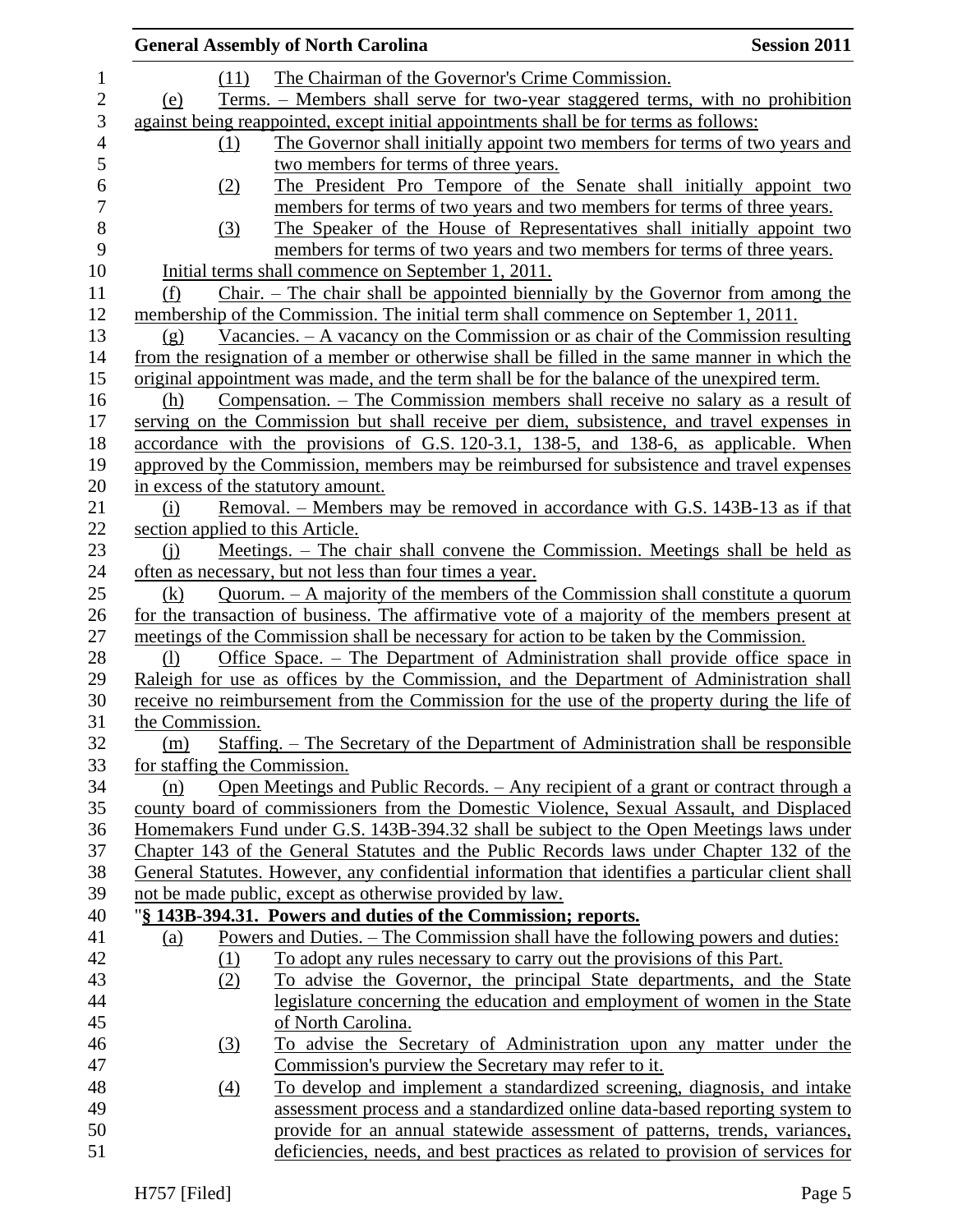|                  | <b>General Assembly of North Carolina</b> |                   |                                                                               | <b>Session 2011</b> |
|------------------|-------------------------------------------|-------------------|-------------------------------------------------------------------------------|---------------------|
| 1                |                                           |                   | victims of domestic violence or sexual assault and for displaced              |                     |
| $\overline{c}$   |                                           |                   | homemakers.                                                                   |                     |
| 3                | (5)                                       |                   | Domestic violence. - As related to domestic violence, the Commission shall    |                     |
| 4                |                                           |                   | have the following additional powers and duties:                              |                     |
| 5                |                                           | $\underline{a}$ . | To promote adequate funding to promote victim safety and                      |                     |
| 6                |                                           |                   | accountability of perpetrators.                                               |                     |
| $\boldsymbol{7}$ |                                           | <u>b.</u>         | To develop and recommend domestic violence training initiatives for           |                     |
| $\,8\,$          |                                           |                   | law enforcement and judicial personnel and for all persons who                |                     |
| 9                |                                           |                   | provide treatment and services to domestic violence victims.                  |                     |
| 10               |                                           | $\underline{c}$ . | To develop training initiatives for and make recommendations and              |                     |
| 11               |                                           |                   | provide information and advice to State agencies in the areas of child        |                     |
| 12               |                                           |                   | protection, education, employer/employee relations, criminal justice,         |                     |
| 13               |                                           |                   | and subsidized housing.                                                       |                     |
| 14               |                                           | <u>d.</u>         | To provide information and advice to any private entities that request        |                     |
| 15               |                                           |                   | assistance in providing services and support to domestic violence             |                     |
| 16               |                                           |                   | victims.                                                                      |                     |
| 17               |                                           | <u>e.</u>         | To design, coordinate, and oversee a statewide public awareness               |                     |
| 18               |                                           |                   | campaign.                                                                     |                     |
| 19               |                                           | <u>f.</u>         | <u>To design and coordinate improved data collection efforts for</u>          |                     |
| 20               |                                           |                   | domestic violence crimes and acts in the State.                               |                     |
| 21               |                                           | $g_{\cdot}$       | To research, develop, and recommend proposals of how best to meet             |                     |
| 22               |                                           |                   | the needs of domestic violence victims and to prevent domestic                |                     |
| 23               |                                           |                   | violence in the State.                                                        |                     |
| 24               |                                           | <u>h.</u>         | To adopt rules in accordance with Article 2A of Chapter 150B of the           |                     |
| 25               |                                           |                   | General Statutes for the approval of abuser treatment programs as             |                     |
| 26               |                                           |                   | provided in G.S. $50B-3(a)(12)$ . The Commission shall adopt rules to         |                     |
| 27               |                                           |                   | establish a consistent level of performance from providers of abuser          |                     |
| 28               |                                           |                   | treatment programs and to ensure that approved programs enhance               |                     |
| 29               |                                           |                   | the safety of victims and hold those who perpetrate acts of domestic          |                     |
| 30               |                                           |                   | violence responsible.                                                         |                     |
| 31               | (6)                                       |                   | Sexual assault. - As related to sexual assault, the Commission shall have the |                     |
| 32               |                                           |                   | following additional powers and duties:                                       |                     |
| 33               |                                           | a.                | To facilitate and coordinate all programs and services which deal             |                     |
| 34               |                                           |                   | with victims of sexual assault.                                               |                     |
| 35               |                                           | <u>b.</u>         | To research the needs of the State and already existing programs for          |                     |
| 36               |                                           |                   | sexual assault services.                                                      |                     |
| 37               |                                           | $\underline{c}$ . | To create a liaison between public services and private services with         |                     |
| 38               |                                           |                   | which victims of sexual assault normally come in contact.                     |                     |
| 39               |                                           | <u>d.</u>         | To be an information clearinghouse on all aspects of sexual assault           |                     |
| 40               |                                           |                   | services.                                                                     |                     |
| 41               |                                           | <u>e.</u>         | To develop model programs and training techniques to be used to               |                     |
| 42               |                                           |                   | train medical, legal, and psychological personnel (both in the public         |                     |
| 43               |                                           |                   | and private sectors) who deal with the victims of sexual assault, and         |                     |
| 44               |                                           |                   | to aid in implementing these programs to suit the needs of specific           |                     |
| 45               |                                           |                   | communities.                                                                  |                     |
| 46               |                                           | <u>f.</u>         | To be available to aid and advise sexual assault services on                  |                     |
| 47               |                                           |                   | operational and functional problems.                                          |                     |
| 48               |                                           | g.                | To develop and coordinate a public education program for the State            |                     |
| 49               |                                           |                   | on the phenomenon of sexual assault.                                          |                     |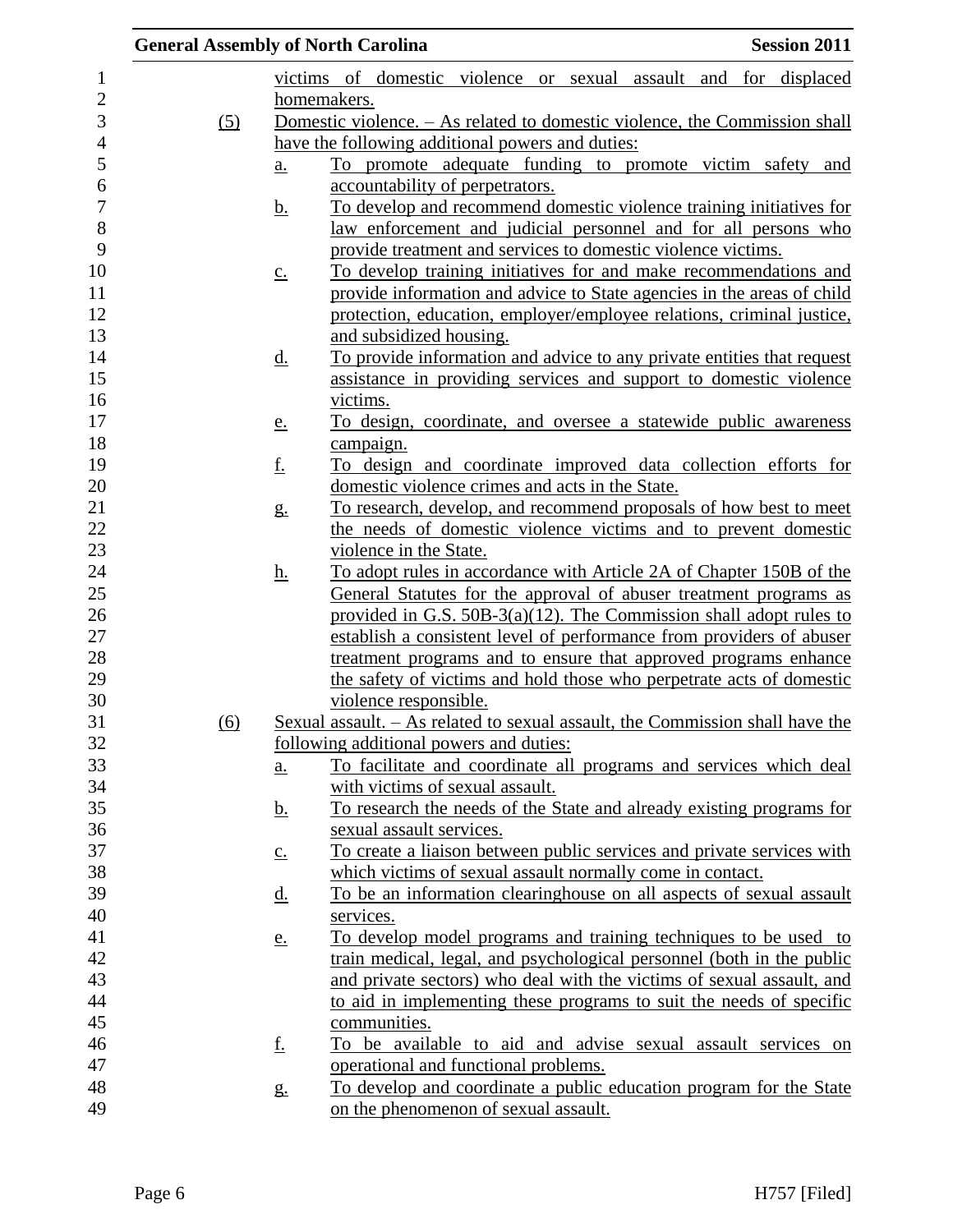|                                   |                                             | <b>General Assembly of North Carolina</b>                                                          | <b>Session 2011</b>                    |
|-----------------------------------|---------------------------------------------|----------------------------------------------------------------------------------------------------|----------------------------------------|
| (7)                               |                                             | Displaced homemakers. - As related to displaced homemakers, the                                    |                                        |
|                                   |                                             | Commission shall facilitate and coordinate programs for the assistance of                          |                                        |
|                                   |                                             | displaced homemakers as set forth in Part 10B of this Article.                                     |                                        |
| (b)                               |                                             | <u>Report. – The Commission shall report its findings and recommendations, including</u>           |                                        |
|                                   |                                             | any legislative or administrative proposals, to the General Assembly no later than April 1 each    |                                        |
| year.                             |                                             |                                                                                                    |                                        |
|                                   |                                             | "§ 143B-394.32. Domestic Violence, Sexual Assault, and Displaced Homemakers Fund.                  |                                        |
| (a)                               |                                             | The Domestic Violence, Sexual Assault, and Displaced Homemakers Fund (Fund)                        |                                        |
|                                   |                                             | is established within the State treasury. The Department of Administration, Commission on          |                                        |
|                                   |                                             | Domestic Violence, Sexual Assault, and Displaced Homemakers, shall oversee the distribution        |                                        |
|                                   |                                             | of the shares from the Fund to the counties as provided in this section. The Department shall      |                                        |
|                                   |                                             | allocate funds from the Fund to each county. Upon proper application to the board of county        |                                        |
|                                   |                                             | commissioners in that county, the board of county commissioners shall use these funds to make      |                                        |
|                                   |                                             | quarterly grants to any of the following:                                                          |                                        |
| (1)                               |                                             | A center for victims of domestic violence.                                                         |                                        |
| (2)                               |                                             | A center for victims of sexual assault or rape crisis.                                             |                                        |
| (3)                               |                                             | A center for displaced homemakers.                                                                 |                                        |
| (4)                               |                                             | A center providing any combination of services as described in subdivisions                        |                                        |
|                                   |                                             | $(1)$ through $(3)$ of this subsection.                                                            |                                        |
|                                   |                                             | A recipient of grant funds from a local county board of commissioners may subcontract with         |                                        |
|                                   |                                             | the North Carolina Coalition Against Domestic Violence, Inc., the North Carolina Coalition         |                                        |
|                                   |                                             | Against Sexual Assault, Inc., or any other State agency, including the North Carolina              |                                        |
|                                   |                                             | Community College System or The University of North Carolina system to provide research,           |                                        |
|                                   |                                             | training, and evaluation of services to grant recipients. Notwithstanding any other provision of   |                                        |
|                                   |                                             |                                                                                                    |                                        |
|                                   |                                             | <u>law, no contractor receiving a grant from the Fund or contract pursuant to the Fund may use</u> |                                        |
| department or legislative entity. |                                             | any funds to pay directly or indirectly for lobbying services directed at any executive            |                                        |
| (b)                               |                                             | To be eligible to receive funds under this section, an applicant shall meet the                    |                                        |
| following requirements:           |                                             |                                                                                                    |                                        |
| (1)                               |                                             | It shall offer, at a minimum, the following services:                                              |                                        |
|                                   |                                             | A crisis hotline operated 24 hours a day, seven days a week, 365                                   |                                        |
|                                   | a.                                          | days each year.                                                                                    |                                        |
|                                   |                                             |                                                                                                    |                                        |
|                                   | <u>b.</u>                                   | Transportation services.                                                                           |                                        |
|                                   | $\underline{c}$ .                           | <u>Counseling services to (i) assist in the prevention and mitigation of</u>                       |                                        |
|                                   |                                             | domestic violence or sexual assault and (ii) facilitate employment,                                |                                        |
|                                   |                                             | education, and permanent housing for victims of domestic violence                                  |                                        |
|                                   |                                             | or sexual assault.                                                                                 |                                        |
|                                   | $\underline{\mathbf{d}}$ .                  | Community awareness and education programs.                                                        |                                        |
|                                   | $\frac{e}{f}$ .<br>$\frac{g}{g}$ .<br>$h$ . | A shelter to provide temporary 'safe house' services.                                              |                                        |
|                                   |                                             | Daytime services.                                                                                  |                                        |
|                                   |                                             | Call forwarding during the night.                                                                  |                                        |
|                                   |                                             | Emergency room services or temporary medical assistance for                                        |                                        |
|                                   |                                             | victims of domestic violence or sexual assault, including counseling                               |                                        |
|                                   |                                             | and trauma support for victims.                                                                    |                                        |
|                                   | i.                                          | displaced<br>Services for                                                                          | homemakers<br>accordance<br>with<br>in |
|                                   |                                             | G.S. 143B-394.8.                                                                                   |                                        |
|                                   | Ŀ                                           | Court advocacy services.                                                                           |                                        |
|                                   | k.                                          | Any other criteria established by the Department of Administration.                                |                                        |
| (2)                               | It                                          | shall be a county board of commissioners. The county board of                                      |                                        |
|                                   |                                             | commissioners may contract with one or more nonprofits or with other local                         |                                        |
|                                   |                                             | government entities or may choose to deliver the services by a department of                       |                                        |